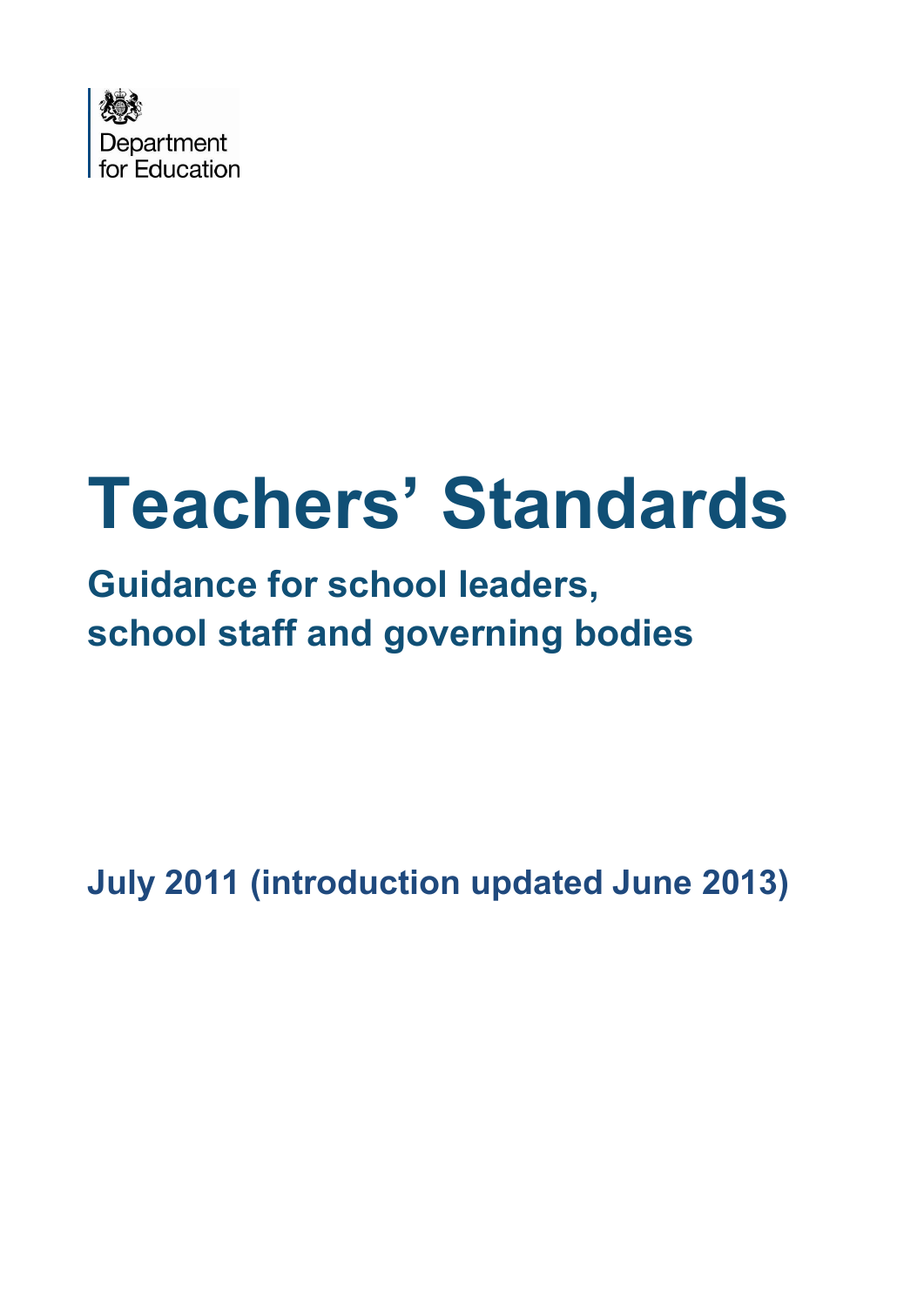# **Contents**

| Summary                                         | 3              |
|-------------------------------------------------|----------------|
| Introduction, legal standing and interpretation | 5              |
| Presentation of the standards                   | $\overline{7}$ |
| Progression and professional development        | $\overline{7}$ |
| Date of introduction of the standards           | 8              |
| Note on terminology used/glossary               | 9              |
| <b>Teachers' Standards</b>                      | 10             |
| Preamble                                        | 10             |
| Part One: Teaching                              | 10             |
| Part Two: Personal and professional conduct     | 14             |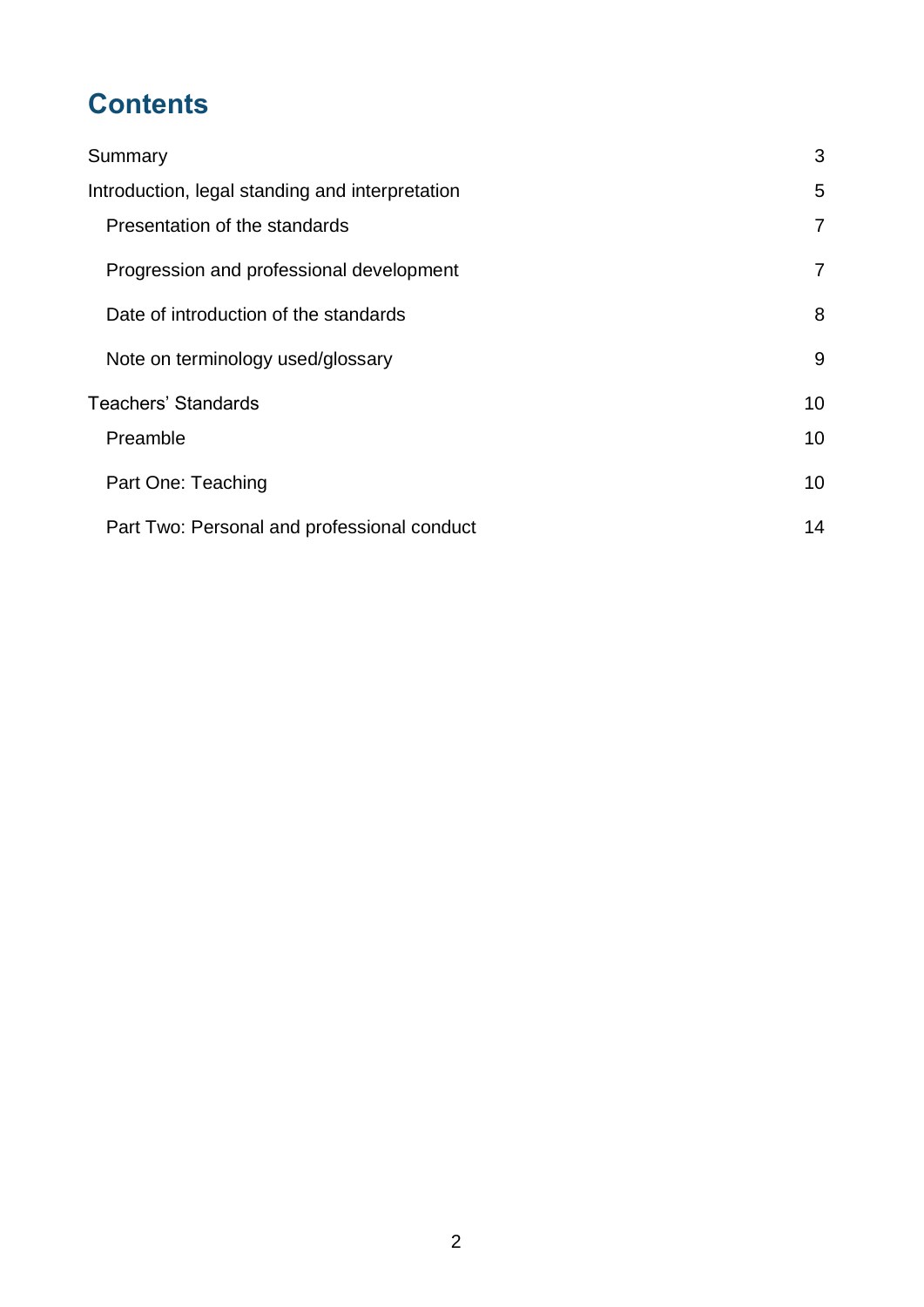# <span id="page-2-0"></span>**Summary**

### **About the standards**

These are the Teachers' Standards for use in schools in England from September 2012. The standards define the minimum level of practice expected of trainees and teachers from the point of being awarded qualified teacher status (QTS).

The Teachers' Standards are used to assess all trainees working towards QTS, and all those completing their statutory induction period. They are also used to assess the performance of all teachers with QTS who are subject to The Education (School Teachers' Appraisal) (England) Regulations 2012, and may additionally be used to assess the performance of teachers who are subject to these regulations and who hold qualified teacher learning and skills (QTLS) status.

The standards were introduced following the recommendations in the reports of the independent Review of Teachers' Standards, chaired by Sally Coates. These reports are available from [GOV.UK.](https://www.gov.uk/government/collections/teachers-standards)

#### **Expiry or review date**

These standards will apply until further notice.

#### **What legislation do the standards refer to?**

[Schedule 2 of The Education \(School Teachers' Qualifications\) \(England\) Regulations](http://www.legislation.gov.uk/uksi/2003/1662/schedule/2/made)  [2003](http://www.legislation.gov.uk/uksi/2003/1662/schedule/2/made)

[The Education \(School Teachers' Appraisal\) \(England\) Regulations 2012](http://www.legislation.gov.uk/uksi/2012/115/contents/made)

#### **Who are the standards for?**

The Teachers' Standards apply to:

- trainees working towards QTS;
- all teachers completing their statutory induction period (newly qualified teachers [NQTs]); and
- teachers in maintained schools, including maintained special schools, who are covered by the 2012 appraisal regulations.

The National College for Teaching and Leadership (NCTL) will use Part Two of the Teachers' Standards, which relates to personal and professional conduct, when assessing cases of serious misconduct, regardless of the education sector in which the teacher works.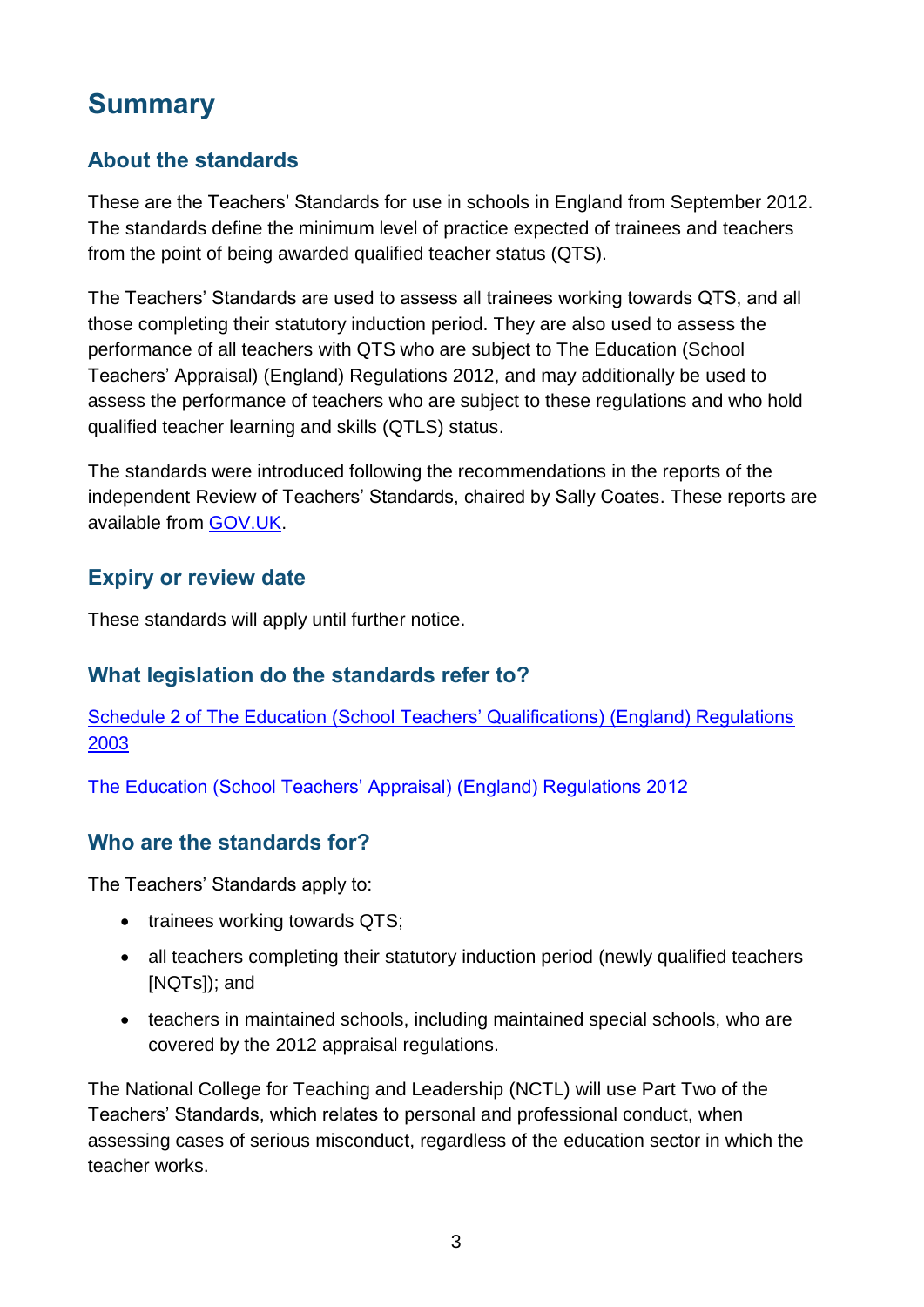### **What documents do the standards replace?**

These standards replaced the standards for qualified teacher status (QTS) and the core professional standards, published by the former Training and Development Agency for Schools (TDA); and the General Teaching Council for England's Code of Conduct and Practice for Registered Teachers.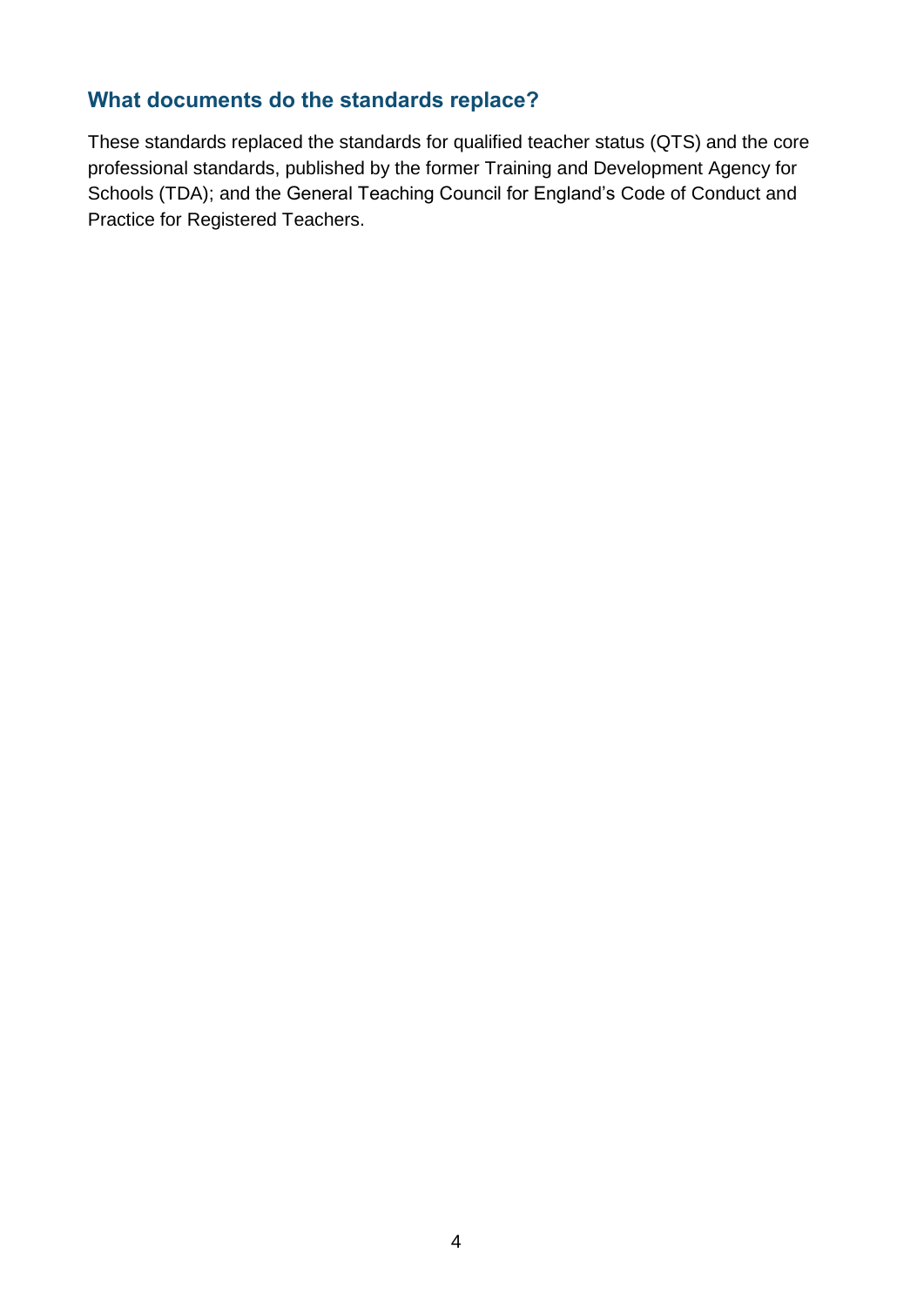# <span id="page-4-0"></span>**Introduction, legal standing and interpretation**

- 1. The Teachers' Standards published by the Secretary of State for Education introduced some significant changes in terms of structure, content and application. This document is designed to assist those who will be using the standards to understand those changes and to implement the standards effectively.
- 2. The Teachers' Standards contained in this document came into effect on 1 September 2012, though the Teaching Agency (now the National College for Teaching and Leadership) has used the conduct elements since 1 April 2012 as a reference point when considering whether a teacher's conduct has fallen significantly short of the standard of behaviour expected of a teacher. They replaced the standards for qualified teacher status (QTS) and the core professional standards previously published by the Training and Development Agency for Schools  $(TDA)$ ,<sup>1</sup> as well as the General Teaching Council for England's Code of Conduct and Practice for Registered Teachers.
- 3. **The standards apply to the vast majority of teachers regardless of their career stage.** The Teachers' Standards apply to: trainees working towards QTS; all teachers completing their statutory induction period; and those covered by the new performance appraisal arrangements (subject to the exception described in para. 4 below). Part Two of the Teachers' Standards, which relates to professional and personal conduct, is used to assess cases of serious misconduct, regardless of the sector in which the teacher works.
- 4. Since 1 April 2012, teachers with qualified teacher learning and skills (QTLS) status have been able to teach in schools as fully qualified teachers. This change was made to give schools greater access to experienced teachers of vocational subjects, as recommended in Professor Alison Wolf's Review of Vocational Education. Headteachers have the freedom to decide the standards against which they assess the performance of QTLS holders. They can assess QTLS holders' performance against the Teachers' Standards, against any other set of standards relating to teacher performance issued by the Secretary of State, against any other professional standards that are relevant to their performance, or against any combination of those three. Before, or as soon as practicable after the start of each appraisal period, QTLS teachers (like other teachers) must be informed of the standards against which their performance in that appraisal period will be assessed.

<sup>1</sup>  $1$  [The](http://webarchive.nationalarchives.gov.uk/20111218081624/tda.gov.uk/teacher/developing-career/professional-standards-guidance.aspx) standards for qualified teacher status and the core professional standards are available from  $\overline{\text{The}}$ [National Archives.](http://webarchive.nationalarchives.gov.uk/20111218081624/tda.gov.uk/teacher/developing-career/professional-standards-guidance.aspx)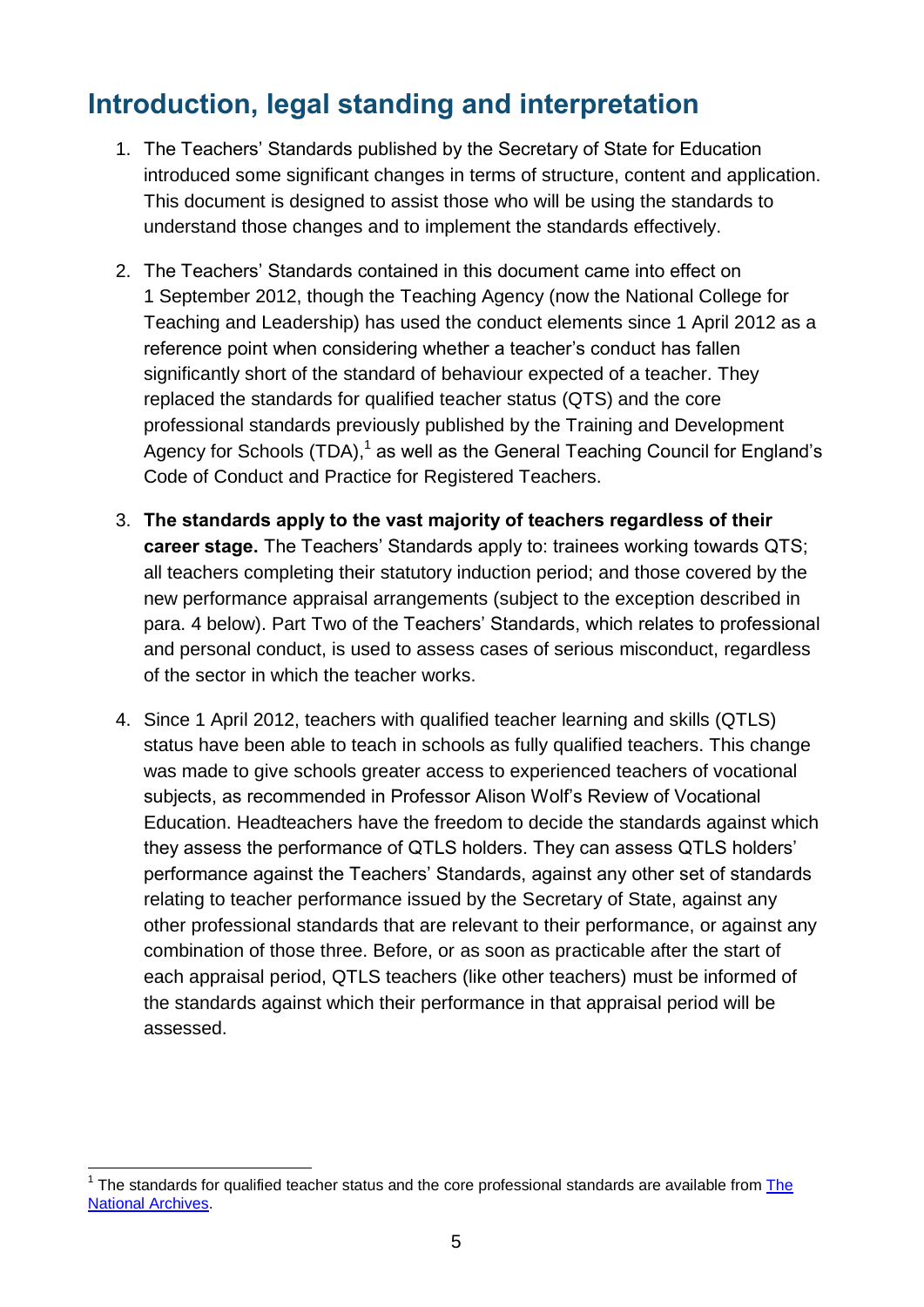- 5. The standards define the minimum level of practice expected of trainees and teachers from the point of being awarded QTS. The standards set out in this document constitute the 'specified standards' within the meaning given to that phrase in Schedule 2 of The Education (School Teachers' Qualifications) (England) Regulations  $2003^2$ .
- 6. The standards need to be applied as appropriate to the role and context within which a trainee or teacher is practising. Providers of initial teacher training (ITT) should assess trainees against the standards in a way that is consistent with what could reasonably be expected of a trainee teacher prior to the award of QTS. Providers need to ensure that their programmes are designed and delivered in such a way as to allow all trainees to meet these standards, as set out in the Secretary of State's Initial Teacher Training (ITT) Criteria<sup>3</sup>.
- 7. Similarly, headteachers (or appraisers) should assess teachers' performance against the standards to a level that is consistent with what should reasonably be expected of a teacher in the relevant role and at the relevant stage of their career (whether they are a newly qualified teacher (NQT), a mid-career teacher, or a more experienced practitioner). The professional judgement of headteachers and appraisers is therefore central to appraisal against these standards.
- 8. The standards replaced the previous core professional standards, and are used to assess an NQT's performance at the end of their induction period in employment. The standards themselves do not specify any new or different elements to the expectations placed on NQTs beyond those required for the award of QTS. The decision about whether an NQT has met the standards to a satisfactory level at the end of their first year of full employment therefore needs to be made on the basis of what should reasonably be expected of an NQT working in the relevant setting and circumstances, within the framework set out by the standards. That judgement should reflect the expectation that NQTs have effectively consolidated their training, and are demonstrating their ability to meet the standards consistently over a sustained period in their practice.
- 9. Following the period of induction, the standards continue to define the level of practice at which all qualified teachers are expected to perform. Teachers' performance is assessed against the standards as part of the new appraisal arrangements in maintained schools.

 $\overline{a}$ <sup>2</sup> Schedule 2 of The Education (School Teachers' Qualifications) (England) Regulations 2003 is available from [legislation.gov.uk.](http://www.legislation.gov.uk/uksi/2003/1662/contents/made)

<sup>&</sup>lt;sup>3</sup> The Initial Teacher Training (ITT) Criteria are available from **GOV.UK**.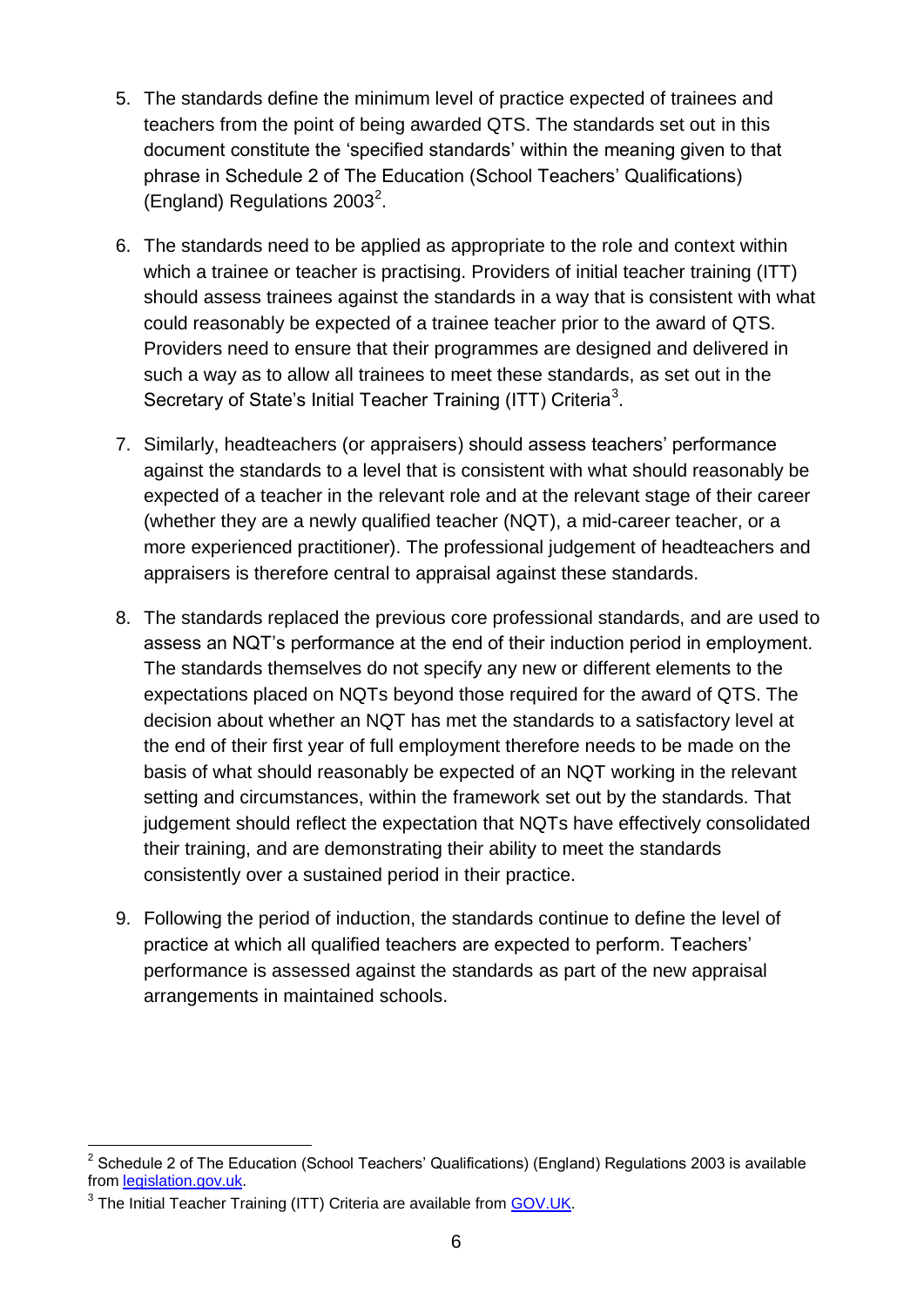## <span id="page-6-0"></span>**Presentation of the standards**

- 10.This document is presented in three parts, which together constitute the Teachers' Standards: the **Preamble**, **Part One** and **Part Two**.
- 11. The Preamble summarises the values and behaviour that all teachers must demonstrate throughout their careers. **Part One** comprises the Standards for Teaching; **Part Two** comprises the Standards for Personal and Professional Conduct.
- 12. In order to meet the standards, a trainee or teacher will need to demonstrate that their practice is consistent with the definition set out in the **Preamble**, and that they have met the standards in both **Part One** and **Part Two** of this document.
- 13. The standards are presented as separate headings, numbered from 1 to 8 in **Part One**, each of which is accompanied by a number of bulleted subheadings. The bullets, which are an integral part of the standards, are designed to amplify the scope of each heading. The bulleted subheadings should not be interpreted as separate standards in their own right, but should be used by those assessing trainees and teachers to track progress against the standard, to determine areas where additional development might need to be observed, or to identify areas where a trainee or teacher is already demonstrating excellent practice relevant to that standard.

### <span id="page-6-1"></span>**Progression and professional development**

14. The standards have been designed to set out a basic framework within which all teachers should operate from the point of initial qualification. Appropriate selfevaluation, reflection and professional development activity is critical to improving teachers' practice at all career stages. The standards set out clearly the key areas in which a teacher should be able to assess his or her own practice, and receive feedback from colleagues. As their careers progress, teachers will be expected to extend the depth and breadth of knowledge, skill and understanding that they demonstrate in meeting the standards, as is judged to be appropriate to the role they are fulfilling and the context in which they are working.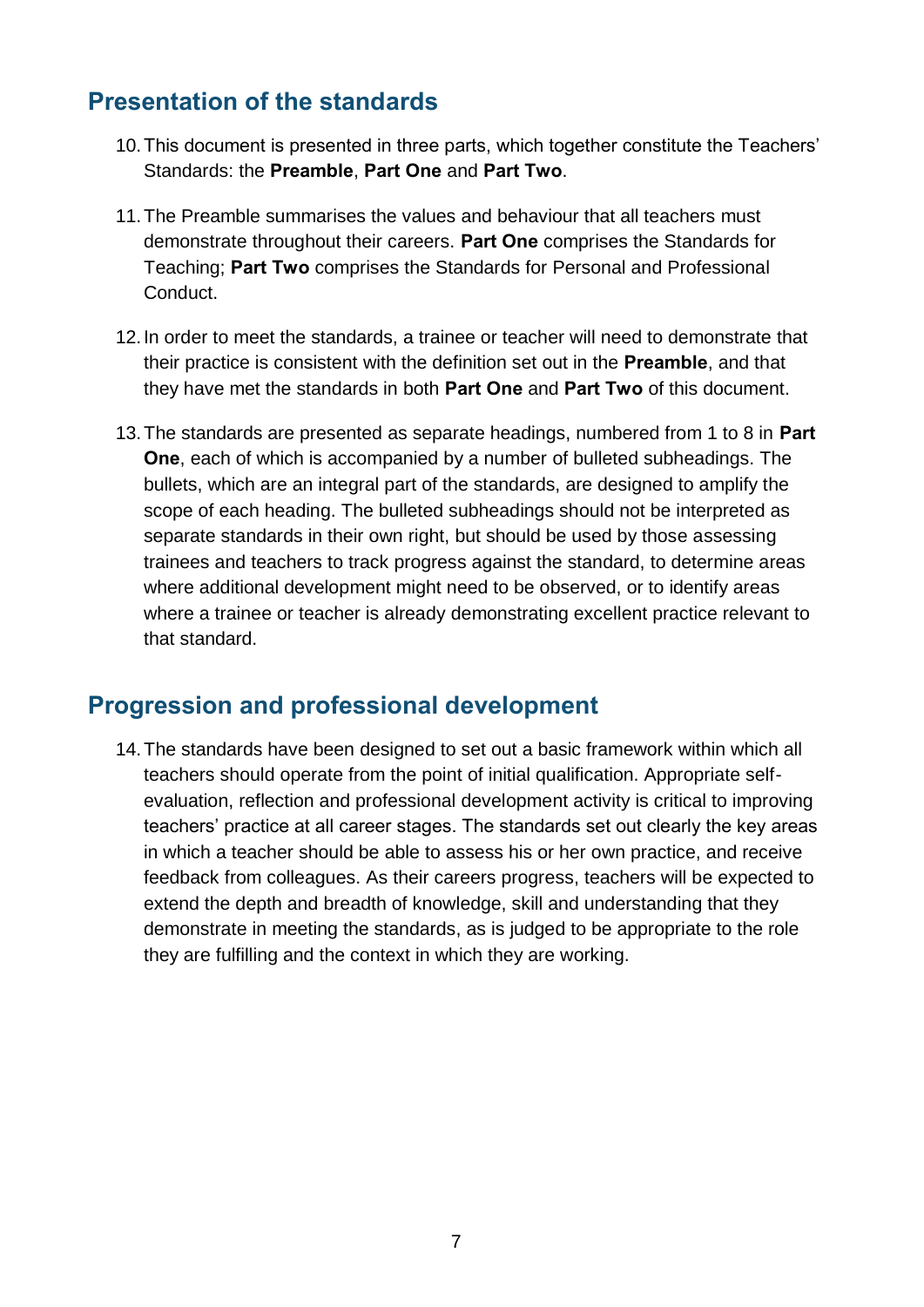## <span id="page-7-0"></span>**Date of introduction of the standards**

- 15. The revised standards came into effect on 1 September 2012, on which date they became the 'specified standards' as defined in Schedule 2 of The Education (School Teachers' Qualifications) (England) Regulations 2003. The Regulations require that in order to be recommended for the award of QTS, in most cases<sup>4</sup> a person must meet the specified standards that are in place at the time of assessment. Providers of initial teacher training need to ensure that all trainees who complete their training after 1 September 2012 are assessed against the standards that are in place as at the time of assessment, in accordance with the Regulations.
- 16. NQTs who qualified under the previous standards but started induction on or after 1 September 2012, or had started but not completed induction by 1 September 2012, need to be assessed against the Teachers' Standards at the end of their induction.
- 17. Existing teachers who have already passed induction will be expected to use the Teachers' Standards instead of the previous core standards for appraisal, identifying professional development, and other related purposes.
- 18. When considering new cases of serious misconduct received from 1 April 2012, the National College for Teaching and Leadership (formerly the Teaching Agency), acting on behalf of the Secretary of State, must have regard to the personal and professional conduct aspects of the Teachers' Standards document instead of the General Teaching Council for England's (GTCE) Code of Conduct and Practice for Registered Teachers. The National College for Teaching and Leadership is still able to refer to the GTCE's Code of Conduct for any partially completed cases it received from the GTCE at the point of its abolition.

 $\overline{a}$ 

 $4$  For some categories QTS can be awarded without undertaking ITT in England and meeting the QTS standards. Those exempt from meeting the QTS standards are individuals who have already successfully completed ITT or are recognised as teachers in another UK country and EEA nationals who are recognised as teachers in another EEA member state. Qualified further education teachers who have qualified teacher learning and skills (QTLS) status may also be exempt from meeting the Teachers' Standards.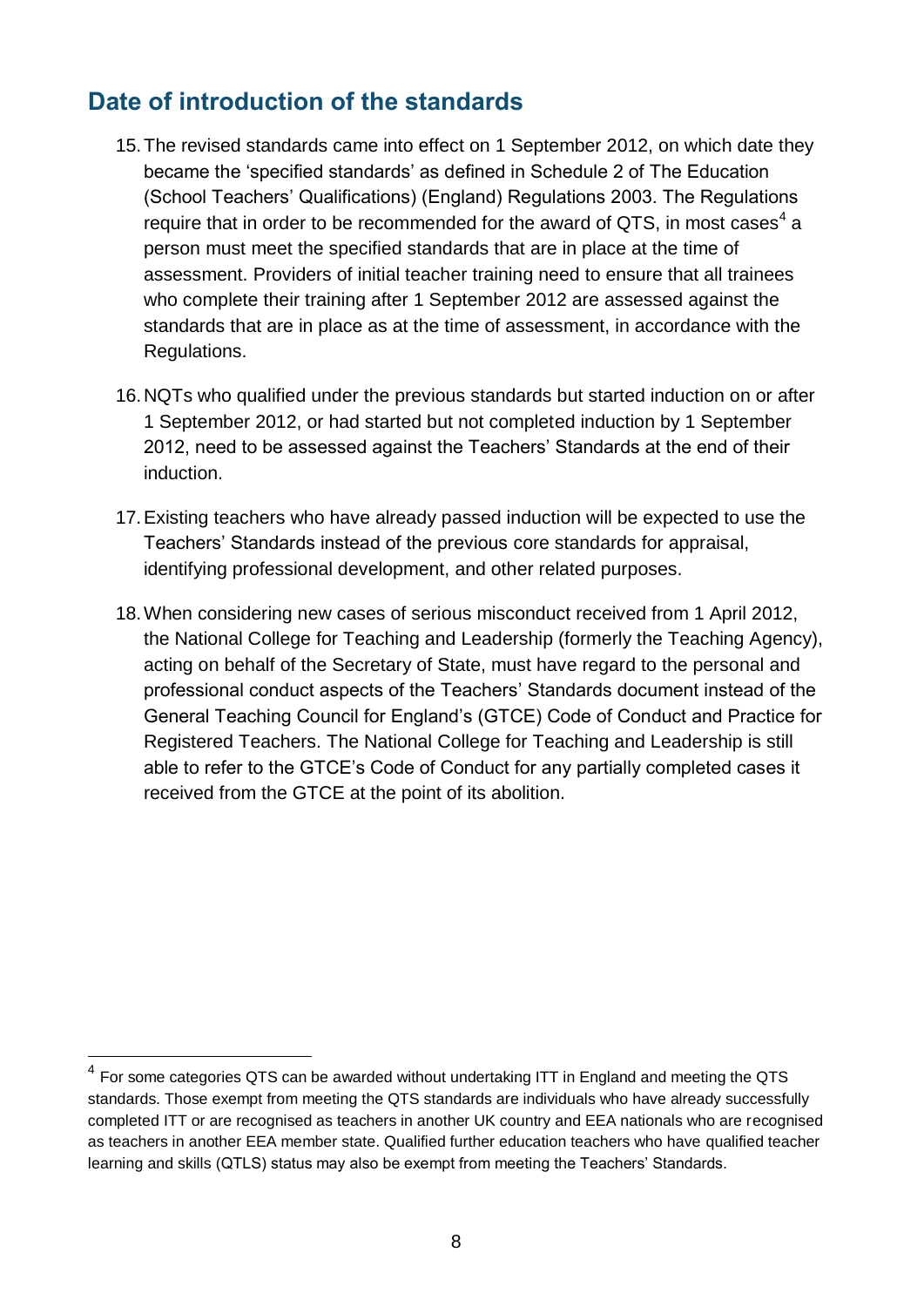# <span id="page-8-0"></span>**Note on terminology used/glossary**

Specific terminology used in the standards should be interpreted as having the following meaning:

- **'Fundamental British values'** is taken from the definition of extremism as articulated in the new Prevent Strategy, which was launched in June 2011. It includes 'democracy, the rule of law, individual liberty and mutual respect and tolerance of different faiths and beliefs'.
- **'Parents'** is intended to include carers, guardians and other adults acting *in loco parentis*.
- **'Pupils'** is used throughout the standards, but should be taken to include references to children of all ages who are taught by qualified teachers, including those in the Early Years Foundation Stage, and those in post-16 education.
- **'School'** means whatever educational setting the standards are applied in. The standards are required to be used by teachers in maintained schools and nonmaintained special schools. Use of the standards in academies and free schools depends on the specific establishment arrangements of those schools. Independent schools are not required to use the standards, but may do so if they wish.
- **'Special educational needs'**, as defined by the Department for Education's Special Educational Needs Code of Practice (2001), refers to children who have a learning difficulty. This means that they either: have a significantly greater difficulty in learning than the majority of children of the same age; or have a disability which prevents or hinders them from making use of educational facilities of a kind generally provided for children of the same age in schools within the area of the local education authority.
- **'Statutory frameworks'** includes all legal requirements, including but not limited to the requirement to promote equal opportunities and to provide reasonable adjustments for those with disabilities, as provided for in the Equality Act 2010. The term also covers the professional duties of teachers as set out in the statutory School Teachers' Pay and Conditions Document.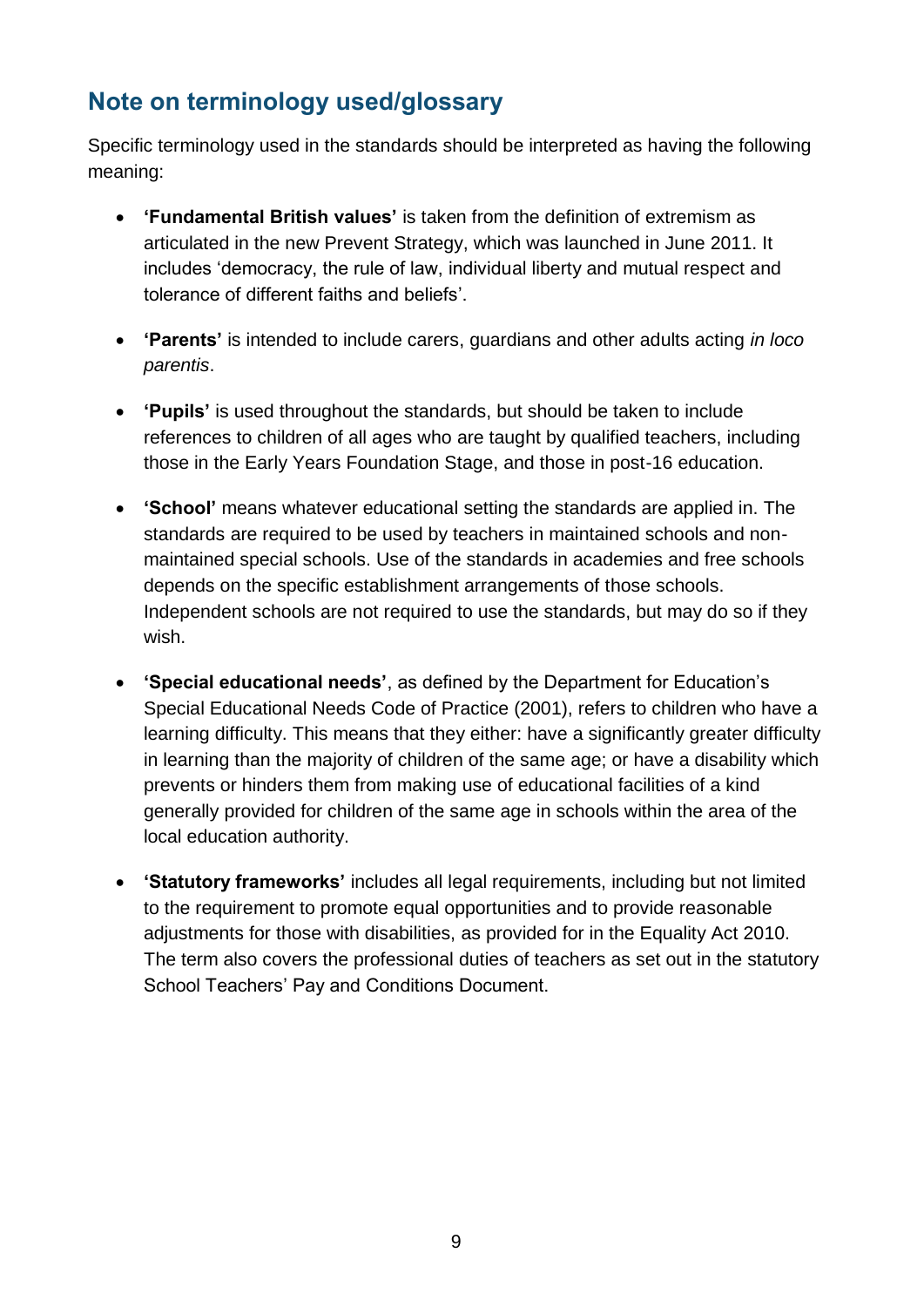# <span id="page-9-0"></span>**Teachers' Standards**

# <span id="page-9-1"></span>**Preamble**

Teachers make the education of their pupils their first concern, and are accountable for achieving the highest possible standards in work and conduct. Teachers act with honesty and integrity; have strong subject knowledge, keep their knowledge and skills as teachers up-to-date and are self-critical; forge positive professional relationships; and work with parents in the best interests of their pupils.

# <span id="page-9-2"></span>**Part One: Teaching**

#### **A teacher must:**

- **1. Set high expectations which inspire, motivate and challenge pupils** 
	- establish a safe and stimulating environment for pupils, rooted in mutual respect
	- set goals that stretch and challenge pupils of all backgrounds, abilities and dispositions
	- demonstrate consistently the positive attitudes, values and behaviour which are expected of pupils.

#### **2. Promote good progress and outcomes by pupils**

- be accountable for pupils' attainment, progress and outcomes
- be aware of pupils' capabilities and their prior knowledge, and plan teaching to build on these
- guide pupils to reflect on the progress they have made and their emerging needs
- demonstrate knowledge and understanding of how pupils learn and how this impacts on teaching
- encourage pupils to take a responsible and conscientious attitude to their own work and study.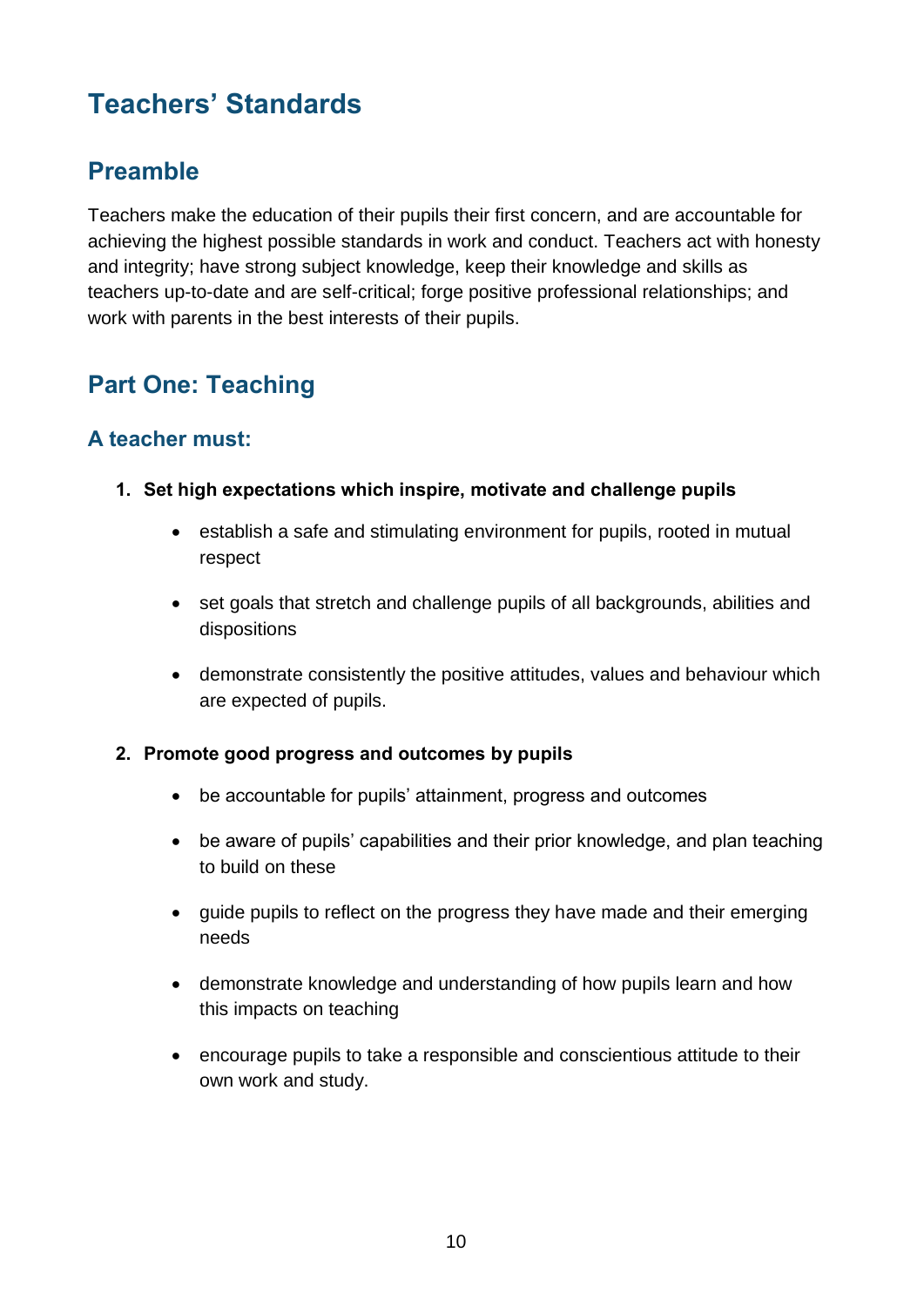#### **3. Demonstrate good subject and curriculum knowledge**

- have a secure knowledge of the relevant subject(s) and curriculum areas, foster and maintain pupils' interest in the subject, and address misunderstandings
- demonstrate a critical understanding of developments in the subject and curriculum areas, and promote the value of scholarship
- demonstrate an understanding of and take responsibility for promoting high standards of literacy, articulacy and the correct use of standard English, whatever the teacher's specialist subject
- if teaching early reading, demonstrate a clear understanding of systematic synthetic phonics
- if teaching early mathematics, demonstrate a clear understanding of appropriate teaching strategies.

#### **4. Plan and teach well structured lessons**

- impart knowledge and develop understanding through effective use of lesson time
- promote a love of learning and children's intellectual curiosity
- set homework and plan other out-of-class activities to consolidate and extend the knowledge and understanding pupils have acquired
- reflect systematically on the effectiveness of lessons and approaches to teaching
- contribute to the design and provision of an engaging curriculum within the relevant subject area(s).

#### **5. Adapt teaching to respond to the strengths and needs of all pupils**

- know when and how to differentiate appropriately, using approaches which enable pupils to be taught effectively
- have a secure understanding of how a range of factors can inhibit pupils' ability to learn, and how best to overcome these
- demonstrate an awareness of the physical, social and intellectual development of children, and know how to adapt teaching to support pupils' education at different stages of development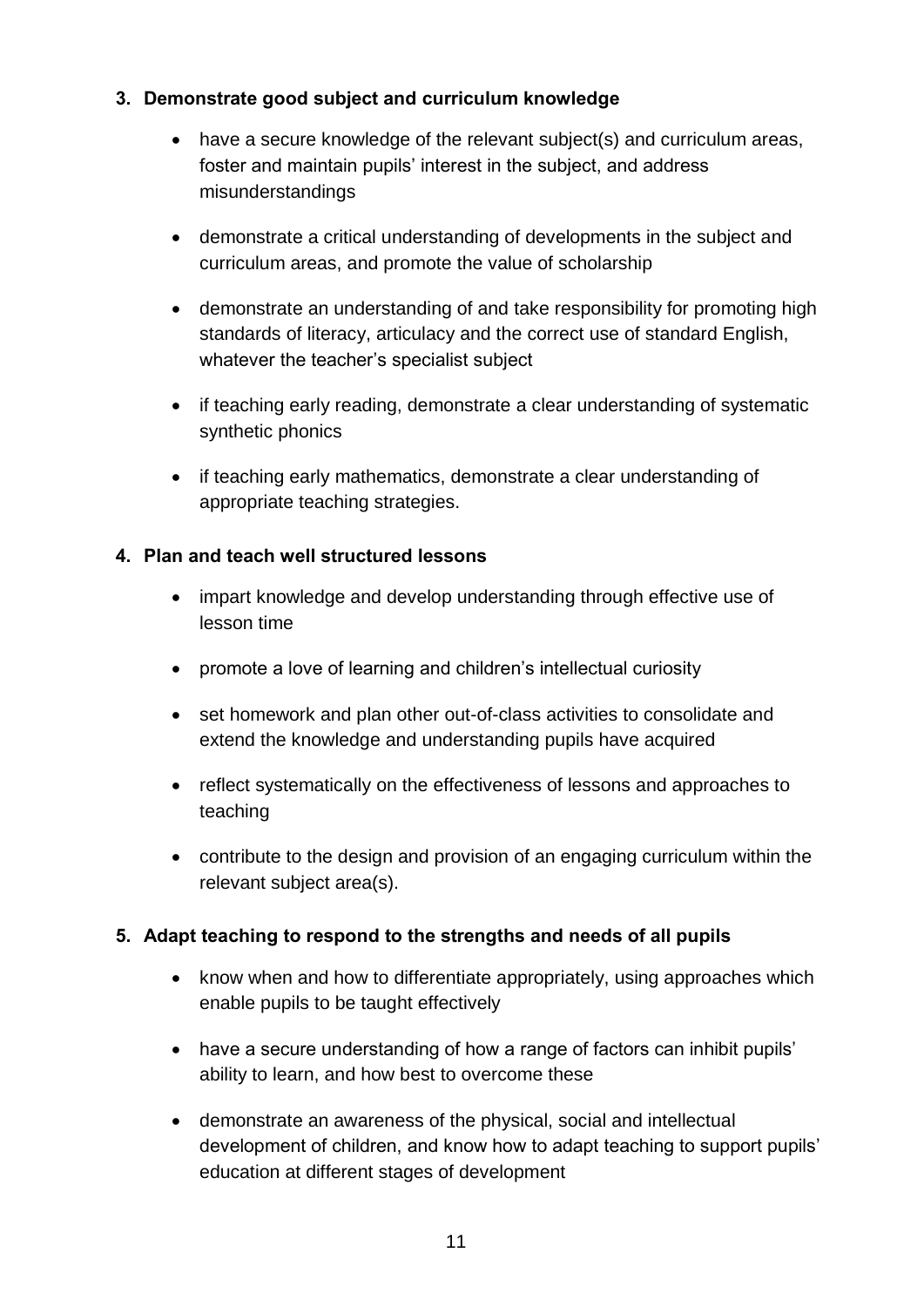have a clear understanding of the needs of all pupils, including those with special educational needs; those of high ability; those with English as an additional language; those with disabilities; and be able to use and evaluate distinctive teaching approaches to engage and support them.

#### **6. Make accurate and productive use of assessment**

- know and understand how to assess the relevant subject and curriculum areas, including statutory assessment requirements
- make use of formative and summative assessment to secure pupils' progress
- use relevant data to monitor progress, set targets, and plan subsequent lessons
- give pupils regular feedback, both orally and through accurate marking, and encourage pupils to respond to the feedback.

#### **7. Manage behaviour effectively to ensure a good and safe learning environment**

- have clear rules and routines for behaviour in classrooms, and take responsibility for promoting good and courteous behaviour both in classrooms and around the school, in accordance with the school's behaviour policy
- have high expectations of behaviour, and establish a framework for discipline with a range of strategies, using praise, sanctions and rewards consistently and fairly
- manage classes effectively, using approaches which are appropriate to pupils' needs in order to involve and motivate them
- maintain good relationships with pupils, exercise appropriate authority, and act decisively when necessary.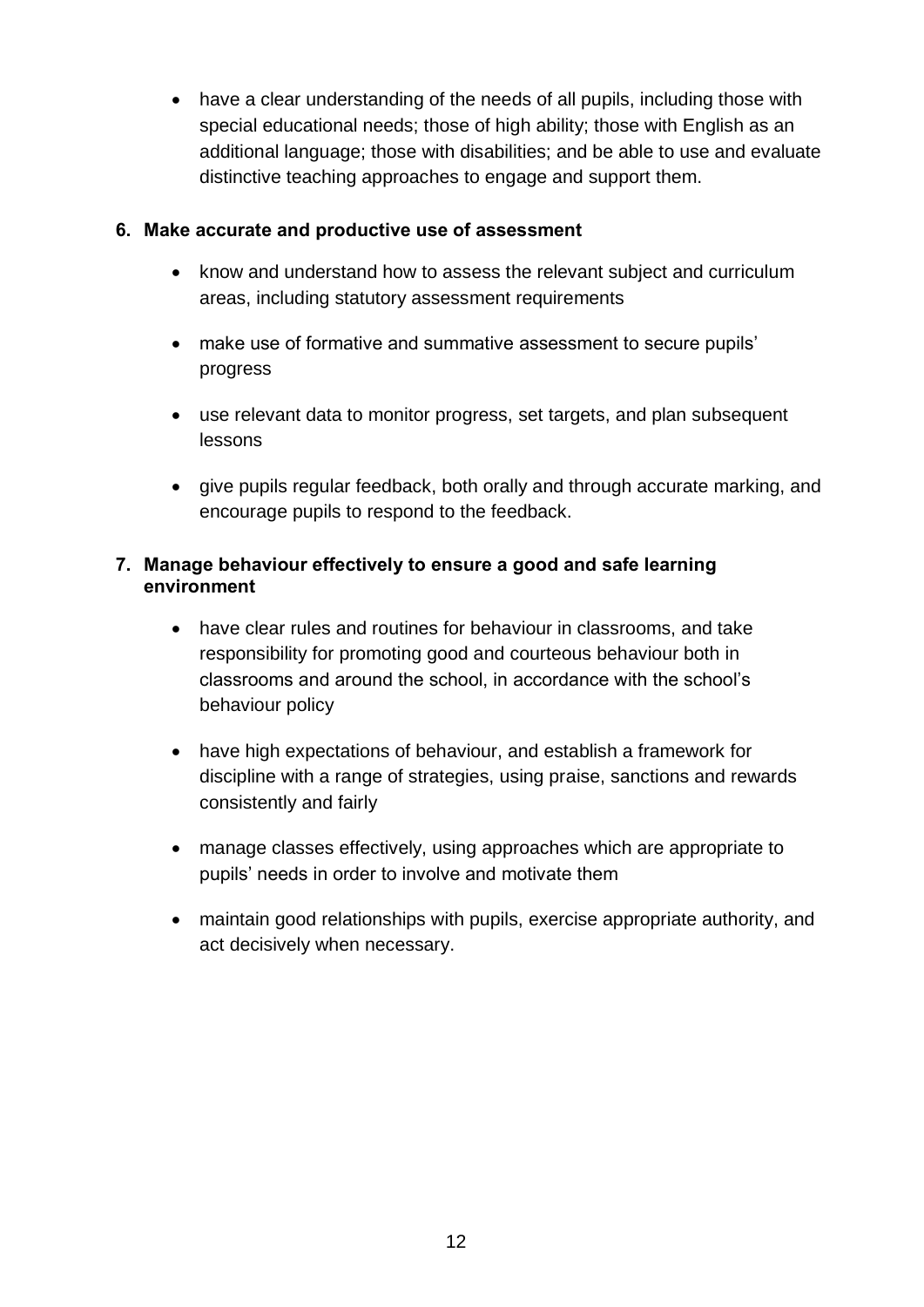#### **8. Fulfil wider professional responsibilities**

- make a positive contribution to the wider life and ethos of the school
- develop effective professional relationships with colleagues, knowing how and when to draw on advice and specialist support
- deploy support staff effectively
- take responsibility for improving teaching through appropriate professional development, responding to advice and feedback from colleagues
- communicate effectively with parents with regard to pupils' achievements and well-being.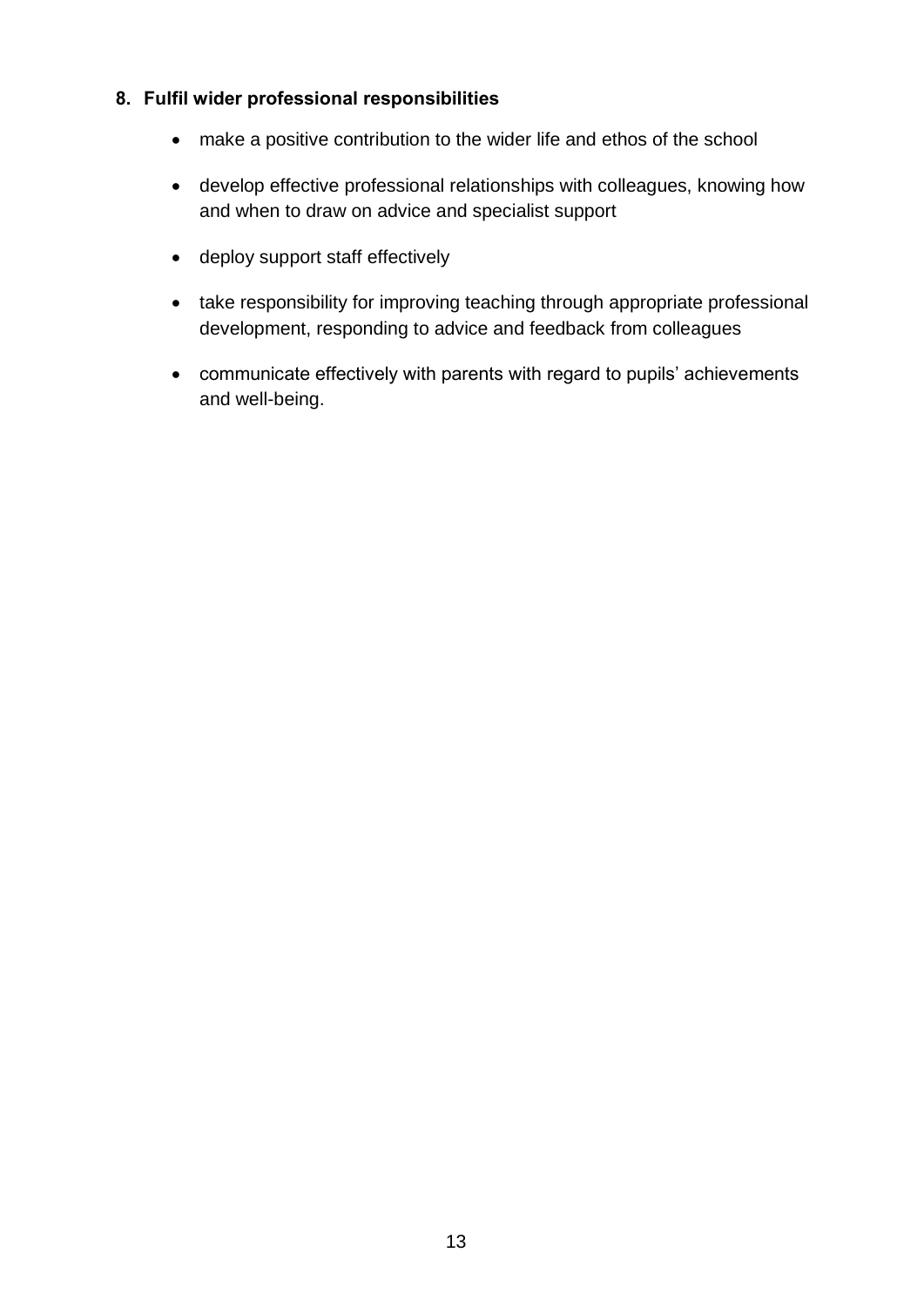# <span id="page-13-0"></span>**Part Two: Personal and professional conduct**

A teacher is expected to demonstrate consistently high standards of personal and professional conduct. The following statements define the behaviour and attitudes which set the required standard for conduct throughout a teacher's career.

- Teachers uphold public trust in the profession and maintain high standards of ethics and behaviour, within and outside school, by:
	- treating pupils with dignity, building relationships rooted in mutual respect, and at all times observing proper boundaries appropriate to a teacher's professional position
	- having regard for the need to safeguard pupils' well-being, in accordance with statutory provisions
	- showing tolerance of and respect for the rights of others
	- not undermining fundamental British values, including democracy, the rule of law, individual liberty and mutual respect, and tolerance of those with different faiths and beliefs
	- ensuring that personal beliefs are not expressed in ways which exploit pupils' vulnerability or might lead them to break the law.
- Teachers must have proper and professional regard for the ethos, policies and practices of the school in which they teach, and maintain high standards in their own attendance and punctuality.
- Teachers must have an understanding of, and always act within, the statutory frameworks which set out their professional duties and responsibilities.